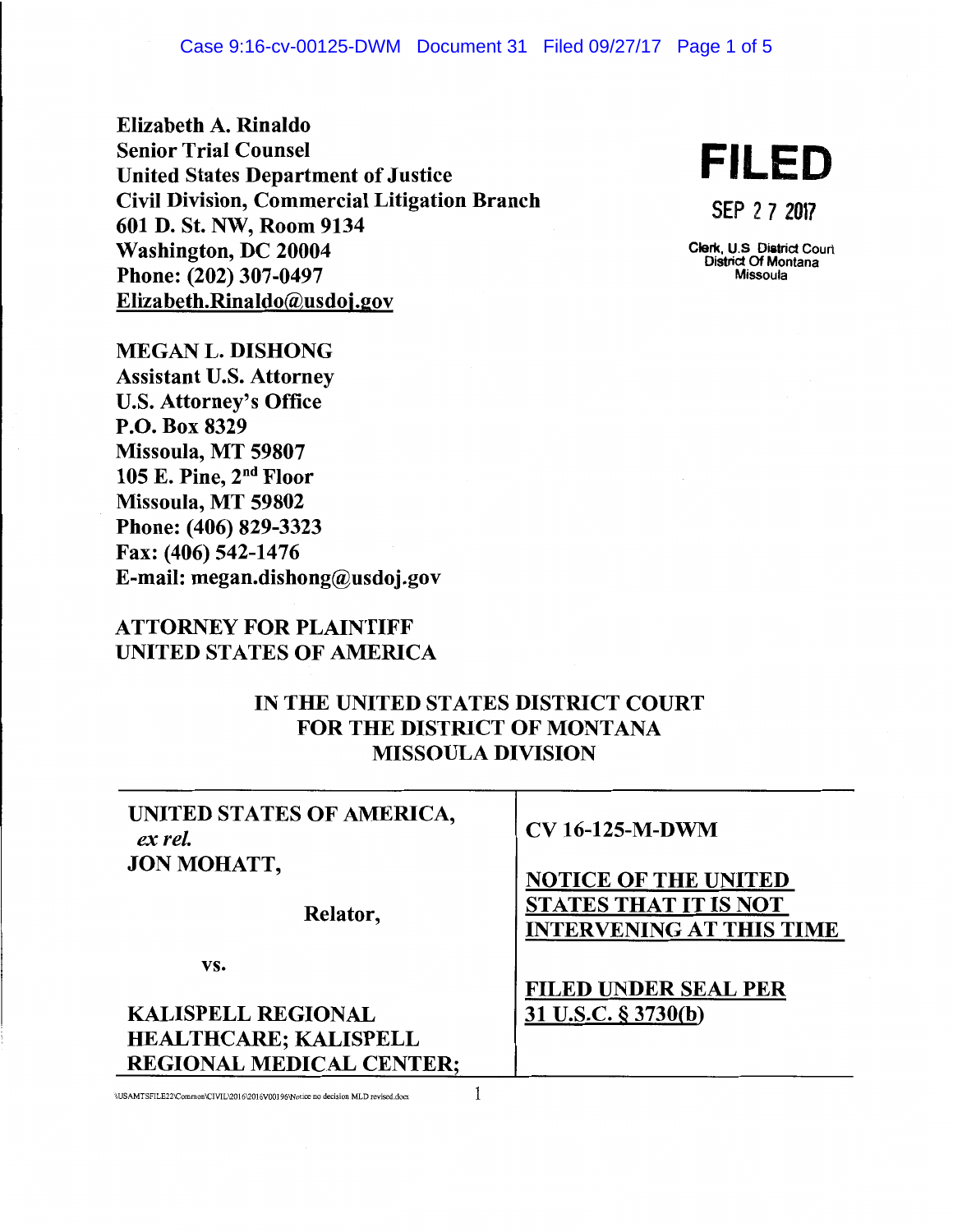| and JOHN DOES 1-100, |  |
|----------------------|--|
| Defendants.          |  |

In its Order (doc. 23), dated June 19, 2017, the Court indicated that the Government must make its intervention decision on or before September 21, 2017, and that no further extensions of time would be granted. As the United States informed the Court at the September 26, 2017 status conference, its investigation is not complete and, as such, the United States is not able to decide, as of the Court's deadline, whether to proceed with the action. Accordingly, the United States hereby notifies the Court that it is not intervening at this time. However, the Government's investigation will continue.

Although the United States is not intervening at this time, it respectfully refers the Court to 31 U.S.C.  $\S$  3730(b)(1), which allows the Relator to maintain the action in the name of the United States; providing, however, that the "action may be dismissed only if the court and the Attorney General give written consent to the dismissal and their reasons for consenting." *Id.* The United States Court of Appeals for the Ninth Circuit has held that, notwithstanding this language, the United States has the right only to a hearing when it objects to a settlement or dismissal of the action. *US. ex rel. Green v. Northrop Corp.,* 59 F.3d 953, 959 (9th Cir. 1995); *US. ex rel. Killingsworth v. Northrop Corp.,* 25 F.3d 715, 723-25 (9th Cir. 1994). Therefore, the United States requests that, should either the Relator or the Defendants propose that this action be dismissed, settled, or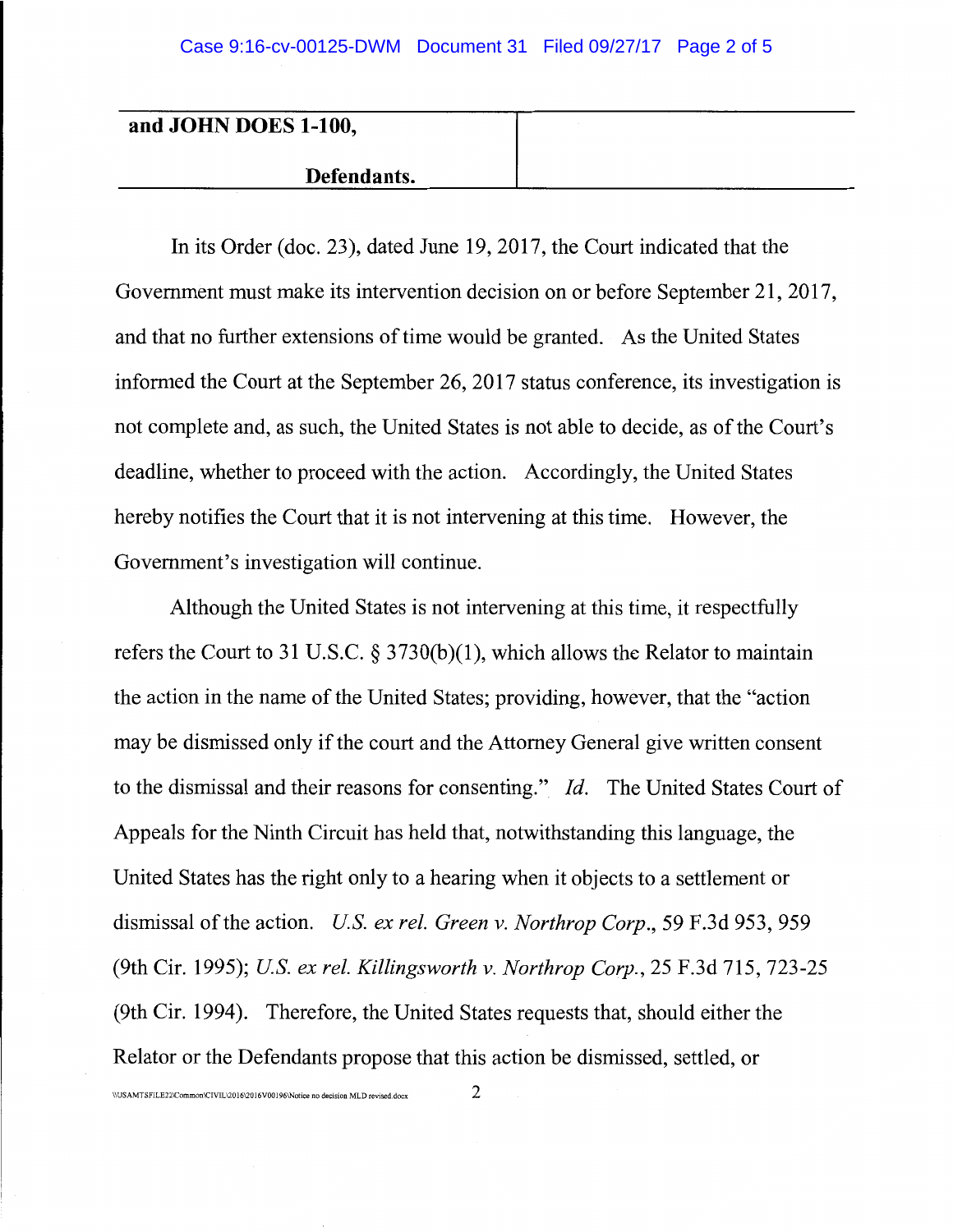## Case 9:16-cv-00125-DWM Document 31 Filed 09/27/17 Page 3 of 5

otherwise discontinued, this Court provide the United States with notice and an opportunity to be heard before ruling or granting its approval.

Furthermore, pursuant to 31 U.S.C. § 3730(c)(3), the United States requests that all pleadings filed in this action be served upon the United States; the United States also requests that orders issued by the Court be sent to the Government's counsel. The United States reserves its right to order any deposition transcripts, to intervene in this action for good cause at a later date, and to seek the dismissal of the Relator's action or claim. The United States also requests that it be served with all notices of appeal.

The United States further notes that, per the Court's September 26, 2017 Order (doc. 30), the action will remain under seal for 90 days pending formal service by relator of the first amended complaint on Defendants. Upon service, the United States requests that the Relator's first amended complaint, this Notice, and the attached proposed Order be unsealed. The United States requests that all other papers currently filed in this action remain under seal because in discussing the content and extent of the United States' investigation, such papers are provided by law to the Court alone for the sole purpose of evaluating whether the seal and time for making an election to intervene should be extended.

A proposed order accompanies this notice.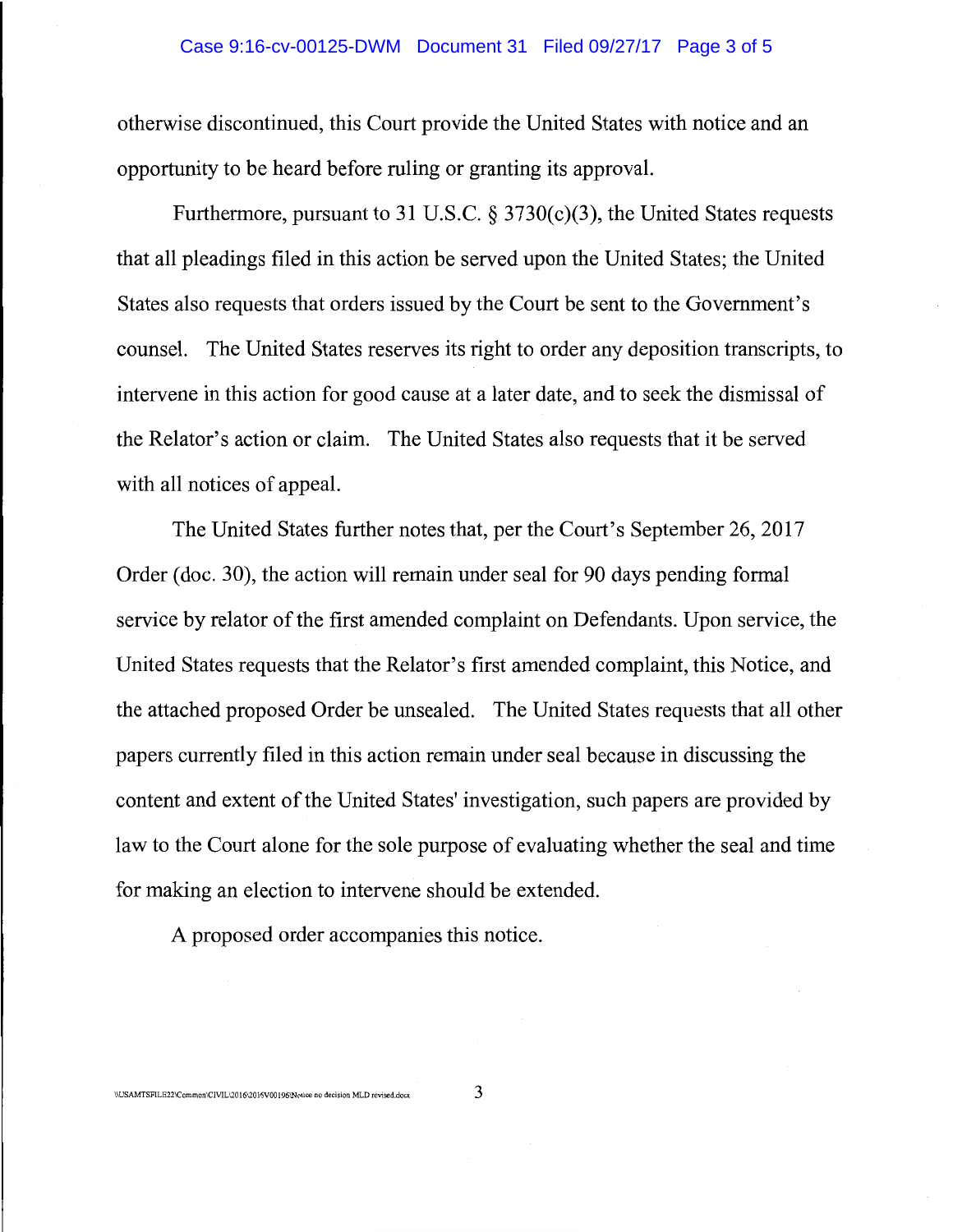Case 9:16-cv-00125-DWM Document 31 Filed 09/27/17 Page 4 of 5

**DATED** this 27th day of September, 2017.

**KURTG.ALME United States Attorney** Megan L. Dishong sistant U.S. Attorney  $\sqrt{\sigma}$ MICHAEL D. GRANSTON TRACY HILMER ELIZABETH RINALDO Attorneys, United States Department of Justice Civil Division Ben Franklin Station PO Box 261 Washington, DC 20044 Tel: (202) 307-0497 Fax: (202) 305-4117

*Counsel for the United States of America*